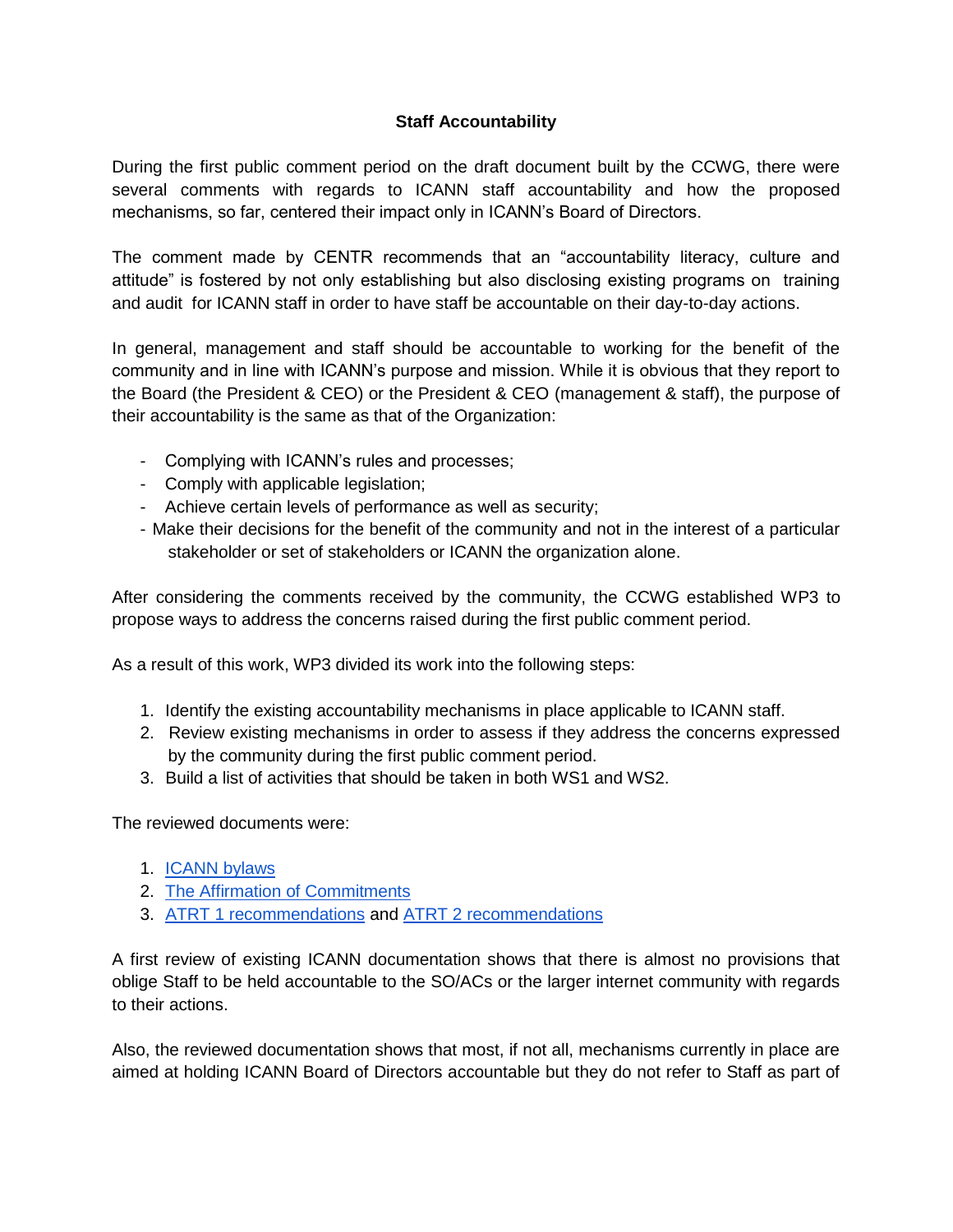that accountability effort in a way that properly addresses the concerns raised by the community during the public comment period.

An inventory of existing accountability mechanisms shows that documents reviewed include the following mechanisms:

## **Affirmation of commitments.-**

The AoC includes some key commitments that while oriented to ICANN as an organization, are centered in commitments undertaken by the Board of Directors and not necessarily by Staff. Therefore, while recognizing that Staff is part of ICANN the Organization, there should be specific expectations and commitments established for Staff to be held accountable not only to the internal hierarchy of the Organization but also to those SO/ACs and the larger internet community to which their day-to-day actions should benefit.

The identified mechanisms or criteria by which SO/ACs should conduct their work in relation to the DNS are:

- a) AoC paragraph 9.1 e)
- b) AoC paragraph 7

## **ATRT**

Although Staff is constantly referred to in the ATRT recommendations, there is no particular recommendation that relates directly to Staff accountability. However, one area in which ATRT2 did make recommendation concerning the staff deals with the operation of 'whistleblowing' activities by staff, and the need to insure that there is a safe means by which staff can inform the community of problems and issue that only they can see.

## **Bylaws**

ICANN bylaws establish different mechanisms that subject Staff to be held accountable not only to the ICANN community but also to the larger community outside ICANN. The identified existing mechanisms are:

- a) Article IV, Section 2.2 a.
- b) Article IV, Section 2.3 f.
- c) Article V, Section 2.
- d) Article XIII, Section 4.

**Recommendations**